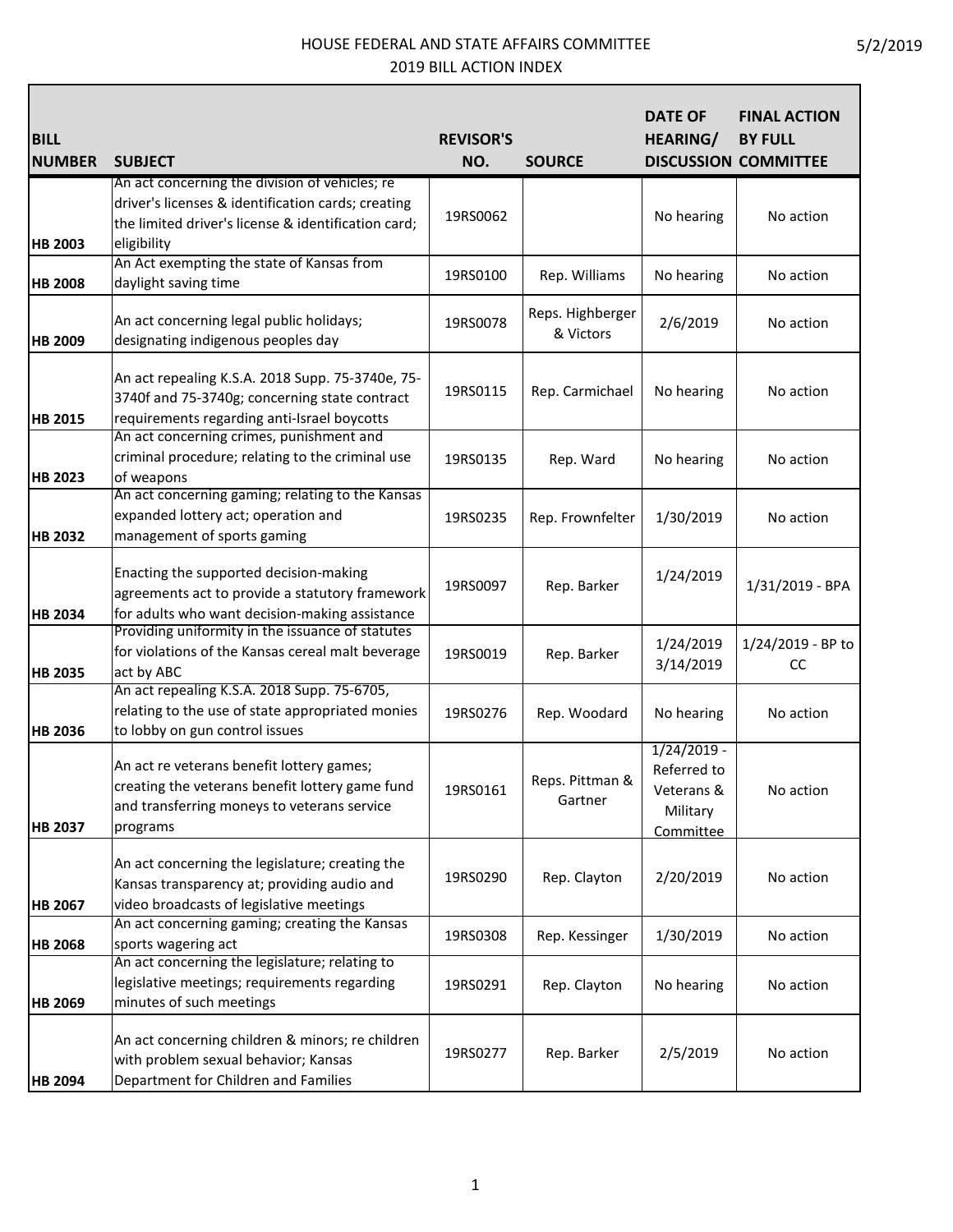Г

| <b>BILL</b>    |                                                                                                                                                                    | <b>REVISOR'S</b> |                                        | <b>DATE OF</b><br><b>HEARING/</b> | <b>FINAL ACTION</b><br><b>BY FULL</b> |
|----------------|--------------------------------------------------------------------------------------------------------------------------------------------------------------------|------------------|----------------------------------------|-----------------------------------|---------------------------------------|
| <b>NUMBER</b>  | <b>SUBJECT</b>                                                                                                                                                     | NO.              | <b>SOURCE</b>                          |                                   | <b>DISCUSSION COMMITTEE</b>           |
| HB 2107        | An act concerning health insurance; re insurance<br>and state medical assistance program coverage<br>for contraceptives                                            | 19RS0451         | Rep. Clayton                           | No hearing                        | No action                             |
| <b>HB 2111</b> | An act concerning firearms; relating to<br>background checks for certain sales of firearms                                                                         | 19RS0339         | Rep. Clayton                           | No hearing                        | No action                             |
| <b>HB 2115</b> | An act concerning state contracts; re verification<br>of certain billable hours                                                                                    | 19RS0529         | Rep. Barker                            | No hearing                        | No action                             |
| <b>HB 2129</b> | Creating the gun safety red flag act                                                                                                                               | 19RS0406         |                                        | No hearing                        | No action                             |
| <b>HB 2130</b> | Amending the Kansas act against discrimination<br>to include sexual orientation and gender identity<br>or expression                                               | 19RS0177         |                                        | No hearing                        | No action                             |
| <b>HB 2133</b> | Required reporting for entities who deliver<br>alcoholic liquors to consumers                                                                                      | 19RS0478         |                                        | 2/14/2019                         | 2/25/2019 - BPA                       |
| <b>HB 2153</b> | Relating to student religious associations                                                                                                                         | 19RS0676         | Rep. Clayton                           | No hearing                        | No action                             |
| <b>HB 2164</b> | Concerning the adoption protection act                                                                                                                             |                  | Rep. Ousley                            | No hearing                        | No action                             |
| <b>HB 2190</b> | An act concerning the state corporation<br>commission; re electric utiities; electric rates;<br>certain charges prohibited                                         | 19RS0672         | Rep. Houser                            | No hearing                        | No action                             |
| <b>HB 2226</b> | Making changes to the scrap metal theft act                                                                                                                        | 19RS0273         | Rep. Ruiz for Rep.<br>Frownfelter      | No hearing                        | No action                             |
| <b>HB 2234</b> | Creating the voluntary gun safety act                                                                                                                              | 19RS0101         | Rep. Ousley                            | No hearing                        | No action                             |
| <b>HB 2289</b> | Repealing public convenience and necessity<br>requirements for motor carriers                                                                                      | 19RS0795         | Rep. Barker                            | No hearing                        | No action                             |
| <b>HB 2297</b> | Permanently exempting post-secondary<br>educational institutions from the public buildings<br>law under the personal and family protection<br>act                  | 19RS0684         |                                        | No hearing                        | No action                             |
| <b>HB 2309</b> | Recreating the Kansas arts commission                                                                                                                              | 19RS0880         | Rep. Helgerson                         | No hearing                        | No action                             |
| <b>HB 2318</b> | Constitutional restrictions on taxpayer funding<br>for abortions                                                                                                   | 19RS0856         |                                        | No hearing                        | No action                             |
| <b>HB 2323</b> | Imposing an excise tax on admission to adult-<br>oriented businesses                                                                                               | 19RS0627         |                                        | No hearing                        | No action                             |
| <b>HB 2325</b> | An act concerning firearms; re the personal &<br>family protection act; age requirement for<br>licensure; recognition of licenses issued by other<br>jurisdictions | 19RS0528         | Rep. Claeys                            | No hearing                        | No action                             |
| <b>HB 2326</b> | An act concerning firearms; re the personal &<br>family protection act; recognition of licenses<br>issued by other jurisdictions                                   | 19RS0855         | Rep. Carpenter                         | 3/12/2019                         | $3/22/2019 - BP$                      |
| <b>HB 2376</b> | Authorizing amendments to the registrant's birth<br>certificate when there is a change in registrant's<br>sex                                                      | 19RS0758         | Tom Witt for<br><b>Equality Kansas</b> | No hearing                        | No action                             |
| <b>HB 2378</b> | Prohibiting firearm possession restrictions in<br>subsidized housing agreements                                                                                    | 19RS0966         | Rep. Carpenter                         | 3/14/2019                         | No action                             |

┑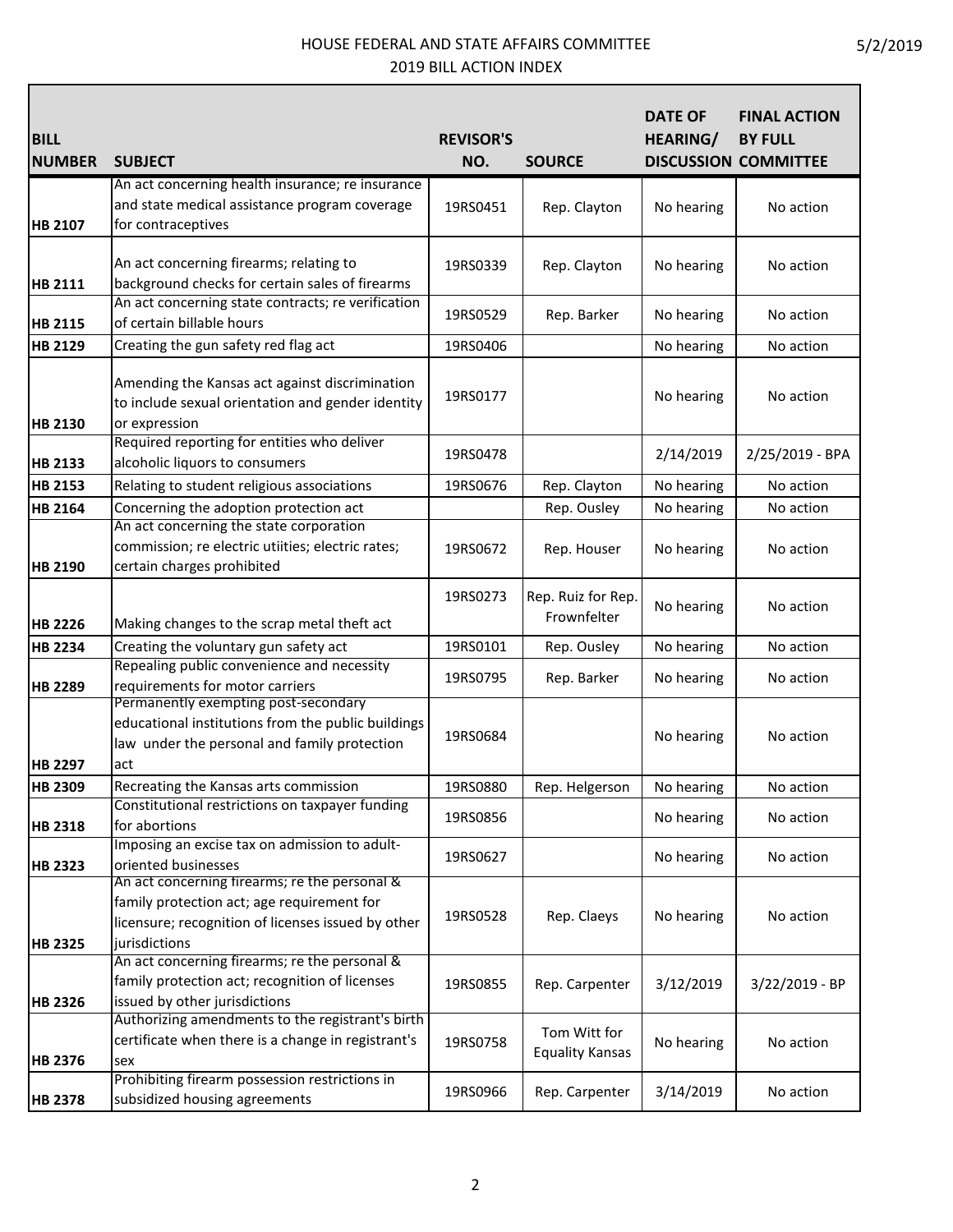Г

| <b>BILL</b><br><b>NUMBER</b> | <b>SUBJECT</b>                                                                                                                                                                                                                                                                | <b>REVISOR'S</b><br>NO. | <b>SOURCE</b>                                          | <b>DATE OF</b><br><b>HEARING/</b> | <b>FINAL ACTION</b><br><b>BY FULL</b><br><b>DISCUSSION COMMITTEE</b> |
|------------------------------|-------------------------------------------------------------------------------------------------------------------------------------------------------------------------------------------------------------------------------------------------------------------------------|-------------------------|--------------------------------------------------------|-----------------------------------|----------------------------------------------------------------------|
| <b>HB 2379</b>               | Exemption from alcoholic liquor enforcement tax<br>for self-distribution of alcoholic liquor by<br>microbreweries and microdistilleries                                                                                                                                       | 19RS0853                | Rep. Barker for<br>Phil Bradley                        | No hearing                        | No action                                                            |
| <b>HB 2385</b>               | Designating the polka as the official state dance                                                                                                                                                                                                                             | 19RS0585                | Rep. Ellis                                             | No hearing                        | No action                                                            |
| <b>HB 2390</b>               | An act concerning gaming; re the Kansas<br>expanded lottery act; authorizing sports<br>wagering                                                                                                                                                                               | 19RS0944                | Rep. Barker                                            | No hearing                        | No action                                                            |
| <b>HB 2392</b>               | An act concerning children & minors; re<br>mandatory reporting of suspected child abuse &<br>neglect; investigation procedures                                                                                                                                                | 19RS0677                | Rep. Ruiz                                              | 3/21/2019                         | 3/22/2019 - BPA                                                      |
| <b>HB 2397</b>               | An act concerning public health & safety; re<br>dangerous regulated animals                                                                                                                                                                                                   | 19RS0904                | Rep. Highberger<br>for Kansas<br><b>Humane Society</b> | No hearing                        | No action                                                            |
| <b>HB 2400</b>               | Creating the kratom consumer protection act                                                                                                                                                                                                                                   | 19RS1277                | Rep. Barker for<br>Rep. Hawkins                        | No hearing                        | No action                                                            |
| <b>HB 2401</b>               | An act concerning the Kansas general<br>corporation code; re quorum for the transaction<br>of business; amendment to articles of<br>incorporation                                                                                                                             |                         |                                                        | No hearing                        | No action                                                            |
| <b>HB 2405</b>               | An act concerning school districts; re bullying<br>policies & procedures; creating the legislative<br>task force on bullying prevention in public<br>schools                                                                                                                  | 19RS1230                | Tom Witt,<br><b>Equality Kansas</b>                    | No hearing                        | No action                                                            |
| <b>HB 2406</b>               | An act concerning firearms; relinquishment<br>thereof pursuant to certain court ordeRS                                                                                                                                                                                        | 19RS1278                | Rep. Ruiz                                              | No hearing                        | No action                                                            |
| <b>HB 2407</b>               | An act concerning school districts; re bullying<br>policies & procedures; requiring publication of<br>such policies & procedures                                                                                                                                              | 19RS1254                | Tom Witt,<br><b>Equality Kansas</b>                    | No hearing                        | No action                                                            |
| HB 2410                      | An act concerning the offices of the state<br>treasurer and the commissioner of insurance; re<br>filling a vacancy                                                                                                                                                            | 19RS1494                | Rep. Carpenter                                         | No hearing                        | No action                                                            |
| HB 2411                      | An act concerning administrative rules &<br>regulations; re review by the director of the<br>budget                                                                                                                                                                           | 19RS1378                | Rep. Highland                                          | No hearing                        | No action                                                            |
| <b>HB 2413</b>               | An act concerning health and healthcare;<br>enacting the human solution for Kansas act; re<br>medical cannabis; providing for the licensure &<br>regulation of the manufacture, transportation &<br>sale of medical cannabis; imposing a privilege tax<br>on medical cannabis | 19RS1024                | Rep. Highberger                                        | No hearing                        | No action                                                            |
|                              |                                                                                                                                                                                                                                                                               |                         |                                                        |                                   |                                                                      |
|                              |                                                                                                                                                                                                                                                                               |                         |                                                        |                                   |                                                                      |

┑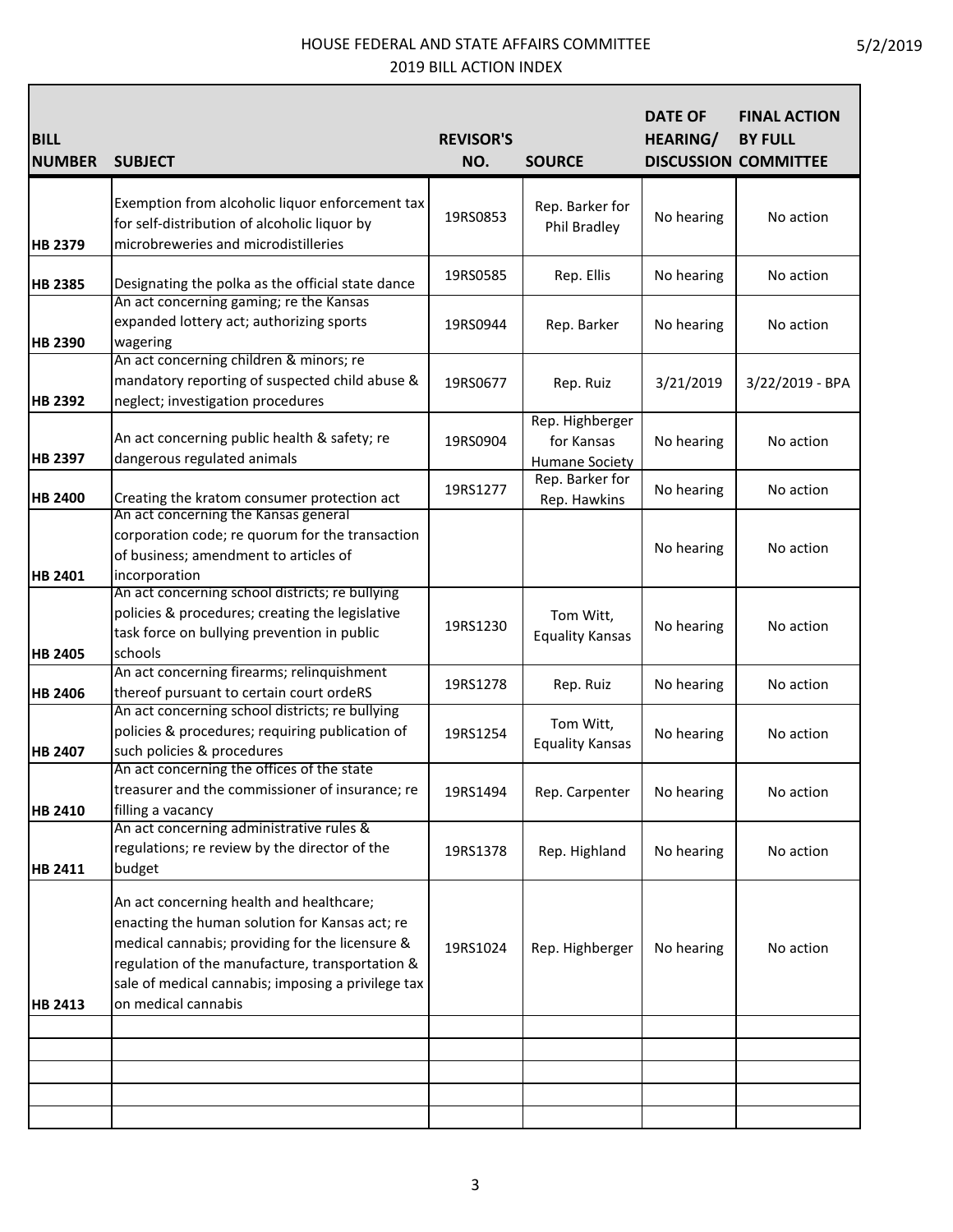| <b>BILL</b><br><b>NUMBER</b> | <b>SUBJECT</b>                                       | <b>REVISOR'S</b><br>NO. | <b>SOURCE</b>      | <b>DATE OF</b><br><b>HEARING/</b> | <b>FINAL ACTION</b><br><b>BY FULL</b><br><b>DISCUSSION COMMITTEE</b> |
|------------------------------|------------------------------------------------------|-------------------------|--------------------|-----------------------------------|----------------------------------------------------------------------|
|                              | SB's                                                 |                         |                    |                                   |                                                                      |
|                              | An act concerning state emblems; designating         |                         |                    |                                   |                                                                      |
|                              | the chambourcin as the state red wine grape;         |                         |                    |                                   |                                                                      |
|                              | designating the vignoles as the state white wine     |                         |                    | 3/19/2019                         | 3/19/2019 - BPA                                                      |
| <b>SB 53</b>                 | grape                                                |                         |                    |                                   |                                                                      |
|                              | An act concerning alcoholic beverages; re            |                         |                    |                                   |                                                                      |
| <b>SB 70</b>                 | temporary permits                                    |                         |                    | 3/22/2019                         | 3/22/2019 - BPA                                                      |
|                              | An act concerning children & minors; re children     |                         |                    |                                   |                                                                      |
|                              | with sexual behavior problems; Kansas                |                         |                    |                                   |                                                                      |
|                              | department for children & families; voluntary        |                         |                    | 3/19/2019                         | 3/20/2019 - BPA                                                      |
| <b>SB 77</b>                 | services                                             |                         |                    |                                   |                                                                      |
|                              | An act concerning emergency medical services;        |                         |                    |                                   |                                                                      |
|                              | re the emergency medical services board;             |                         |                    |                                   |                                                                      |
|                              | powers & duties thereof; authorized activities of    |                         |                    |                                   |                                                                      |
|                              | certain emergency medical services providers;        | 19RS1345                | Rep. Highberger    | 3/22/2019                         | 3/22/2019 - BPA                                                      |
|                              | creating the designation of inactive certificate;    |                         |                    |                                   |                                                                      |
|                              | establishing the medical services criminal history   |                         |                    |                                   |                                                                      |
|                              | & fingerprinting fund; updating terminology &        |                         |                    |                                   |                                                                      |
| <b>SB 99</b>                 | references related thereto                           |                         |                    |                                   |                                                                      |
|                              | An act concerning alcoholic beverages; re            |                         |                    | No hearing                        | No action                                                            |
| <b>SB 164</b>                | licensure; specifying the effective date of licenses |                         |                    |                                   |                                                                      |
|                              | An act concerning children and minors; re            |                         |                    |                                   |                                                                      |
|                              | reporting of certain abuse and neglect; duly         |                         |                    | No hearing                        | No action                                                            |
| <b>SB 218</b>                | ordained minister of religion                        |                         |                    |                                   |                                                                      |
|                              |                                                      |                         |                    |                                   |                                                                      |
|                              | <b>HCRs</b>                                          |                         |                    |                                   |                                                                      |
|                              | Proposition to amend section 1 of the Kansas bill    |                         |                    | 3/21/2019                         | No action                                                            |
| <b>HCR 5004</b>              | of rights re equal rights for all human life         |                         |                    |                                   |                                                                      |
|                              | Making application to the U.S. congress to call a    |                         | Reps. Burris &     |                                   |                                                                      |
| <b>HCR 5009</b>              | convention of the states.                            | 19RS0697                | Smith              | 3/13/2019                         | $3/20/19 - BP$                                                       |
|                              |                                                      |                         | Reps. Barker,      |                                   |                                                                      |
|                              |                                                      |                         | Awerkamp,          |                                   |                                                                      |
|                              |                                                      |                         | Humphries,         |                                   |                                                                      |
|                              |                                                      |                         | Smith, Thomas,     |                                   |                                                                      |
|                              | A proposition to amend article 3 of the              | 19RS1399                | Erickson,          | No hearing                        | No action                                                            |
|                              | constitution of the state of Kansas by adding a      |                         | Carpenter, Burris, |                                   |                                                                      |
|                              | new section thereto concerning the issuance of       |                         | Houser, Mason &    |                                   |                                                                      |
| <b>HCR 5010</b>              | decisions by the Kansas supreme court                |                         | Resman             |                                   |                                                                      |
|                              |                                                      |                         |                    |                                   |                                                                      |
|                              | A proposition to amend section 11 of article 1 of    |                         |                    |                                   |                                                                      |
|                              | the constitution of the state of Kansas relating to  | 19RS1509                | Rep. Carpenter     | No hearing                        | No action                                                            |
| <b>HCR 5013</b>              | vacancies in executive offices                       |                         |                    |                                   |                                                                      |
|                              |                                                      |                         |                    |                                   |                                                                      |

٦